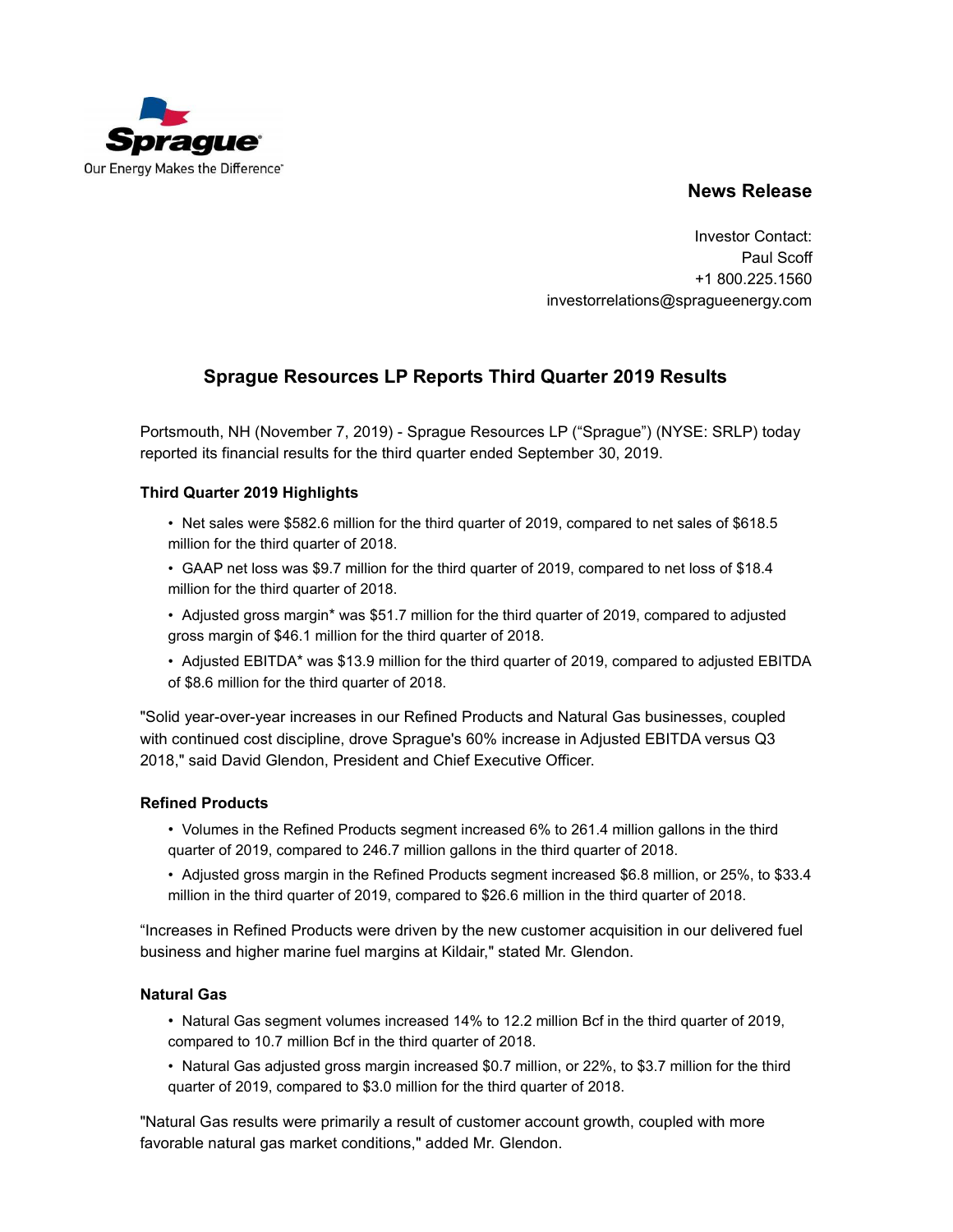#### **Materials Handling**

• Materials Handling adjusted gross margin decreased by \$1.6 million, to \$13.1 million for the third quarter of 2019, compared to \$14.7 million for the third quarter of 2018.

"Materials Handling experienced lower bulk deliveries in the US due to timing differences as well as tariff-driven reductions, while Kildair experienced a decline due to the expiration of a crude handling contract."

#### **2019 Guidance**

Assuming normal weather and market structure conditions, we expect to achieve the following:

- Adjusted EBITDA is expected to be in the range of \$105 million to \$125 million.
- Sprague expects to maintain the 2019 quarterly distributions at the current distribution level of \$0.6675 per unit.

#### **Quarterly Distribution**

On October 25, 2019, the Board of Directors of Sprague's general partner, Sprague Resources GP LLC, announced a cash distribution of \$0.6675 per unit for the quarter ended September 30, 2019, consistent with the distribution declared for the quarter ended June 30, 2019. The distribution will be paid on November 12, 2019, to unitholders of record as of the close of business on November 5, 2019. Additionally, the owner of Sprague's General Partner agreed to waive its incentive distribution rights for the quarter. Such waived payments may be payable in the future, without interest, if certain conditions are met.

#### **Financial Results Conference Call**

Management will review Sprague's third quarter 2019 financial results in a teleconference call for analysts and investors today, November 7, 2019.

| Date and Time:      | November 7, 2019 at 1:00 PM ET   |
|---------------------|----------------------------------|
| Dial-in Numbers:    | (866) 516-2130 (U.S. and Canada) |
|                     | (678) 509-7612 (International)   |
| Participation Code: | 2687885                          |

The conference call may also be accessed live by a webcast available on the "Investor Relations - Calendar of Events" page of Sprague's website at www.spragueenergy.com and will be archived on the website for one year. Certain non-GAAP financial information included in the earnings call will we available at the time of the call on the "Investor Relations - Featured Documents" section of Sprague's website.

#### **About Sprague Resources LP**

Sprague Resources LP is a master limited partnership engaged in the purchase, storage, distribution and sale of refined petroleum products and natural gas. Sprague also provides storage and handling services for a broad range of materials.

#### **\*Non-GAAP Financial Measures**

EBITDA, adjusted EBITDA and adjusted gross margin are measures not defined by GAAP. Sprague defines EBITDA as net income (loss) before interest, income taxes, depreciation and amortization.

We define adjusted EBITDA as EBITDA increased for unrealized hedging losses and decreased by unrealized hedging gains (in each case with respect to refined products and natural gas inventory, prepaid forward contracts and natural gas transportation contracts), changes in fair value of contingent consideration, adjusted for the impact of acquisition related expenses, and when applicable, adjusted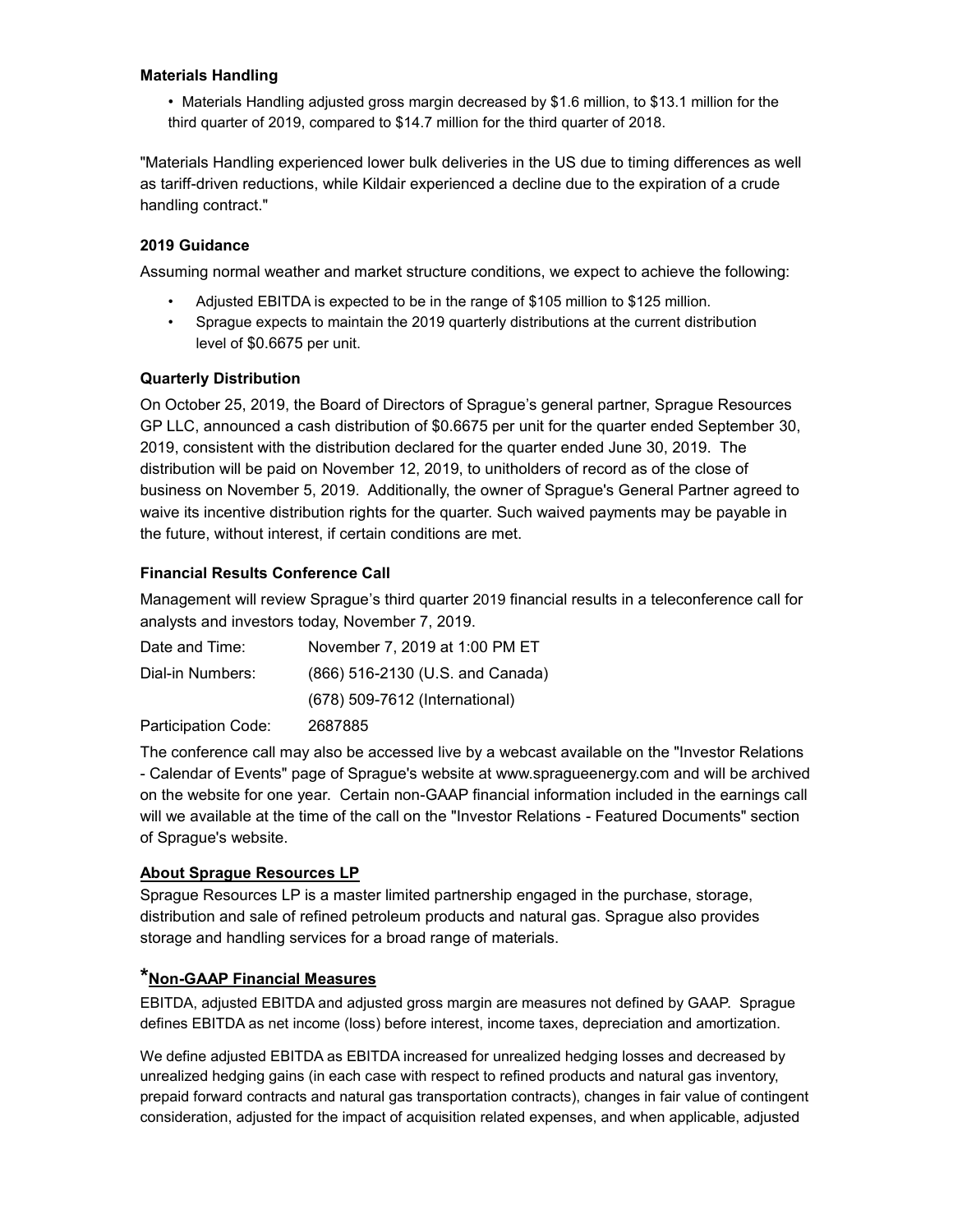for the net impact of retroactive legislation that reinstates an excise tax credit program available for certain of our biofuel blending activities that had previously expired.

We define adjusted gross margin as net sales less cost of products sold (exclusive of depreciation and amortization) decreased by total commodity derivative gains and losses included in net income (loss) and increased by realized commodity derivative gains and losses included in net income (loss), in each case with respect to refined products and natural gas inventory, prepaid forward contracts and natural gas transportation contracts. Adjusted gross margin has no impact on reported volumes or net sales.

To manage Sprague's underlying performance, including its physical and derivative positions, management utilizes adjusted gross margin. Adjusted gross margin is also used by external users of our consolidated financial statements to assess our economic results of operations and its commodity market value reporting to lenders. EBITDA and adjusted EBITDA are used as supplemental financial measures by external users of our financial statements, such as investors, trade suppliers, research analysts and commercial banks to assess the financial performance of our assets, operations and return on capital without regard to financing methods, capital structure or historical cost basis; the ability of our assets to generate sufficient revenue, that when rendered to cash, will be available to pay interest on our indebtedness and make distributions to our equity holders; repeatable operating performance that is not distorted by non-recurring items or market volatility; and, the viability of acquisitions and capital expenditure projects.

Sprague believes that investors benefit from having access to the same financial measures that are used by its management and that these measures are useful to investors because they aid in comparing its operating performance with that of other companies with similar operations. The adjusted EBITDA and adjusted gross margin data presented by Sprague may not be comparable to similarly titled measures at other companies because these items may be defined differently by other companies. Please see the attached reconciliations of net income to adjusted EBITDA and operating income to adjusted gross margin.

With regard to guidance, reconciliation of non-GAAP adjusted EBITDA to the closest corresponding GAAP measure (expected net income (loss)) is not available without unreasonable efforts on a forward-looking basis due to the inherent difficulty and impracticality of forecasting certain amounts required by GAAP such as unrealized gains and losses on derivative hedges, which can have a significant and potentially unpredictable impact on our future GAAP financial results.

#### **Cautionary Statement Regarding Forward Looking Statements**

Any statements in this press release about future expectations, plans and prospects for Sprague Resources LP or about Sprague Resources LP's future expectations, beliefs, goals, plans or prospects, constitute forward-looking statements within the meaning of Section 21E of the Securities Exchange Act of 1934. Any statements that are not statements of historical fact (including statements containing the words "believes," "plans," "anticipates," "expects," "estimates" and similar expressions) should also be considered forward-looking statements. These forward-looking statements involve risks and uncertainties and other factors that are difficult to predict and many of which are beyond management's control. Although Sprague believes that the assumptions underlying these statements are reasonable, investors are cautioned that such forward-looking statements are inherently uncertain and involve risks that may affect our business prospects and performance causing actual results to differ from those discussed in the foregoing release. Such risks and uncertainties include, by way of example and not of limitation: increased competition for our products or services; adverse weather conditions; changes in supply or demand for our products or services; nonperformance by major customers or suppliers; changes in operating conditions and costs; changes in the level of environmental remediation spending; potential equipment malfunction and unexpected capital expenditures; our ability to complete organic growth and acquisition projects; our ability to integrate acquired assets; potential labor issues; the legislative or regulatory environment; terminal construction/repair delays; political and economic conditions; and, the impact of security risks including terrorism, international hostilities and cyber-risk. These are not all of the important factors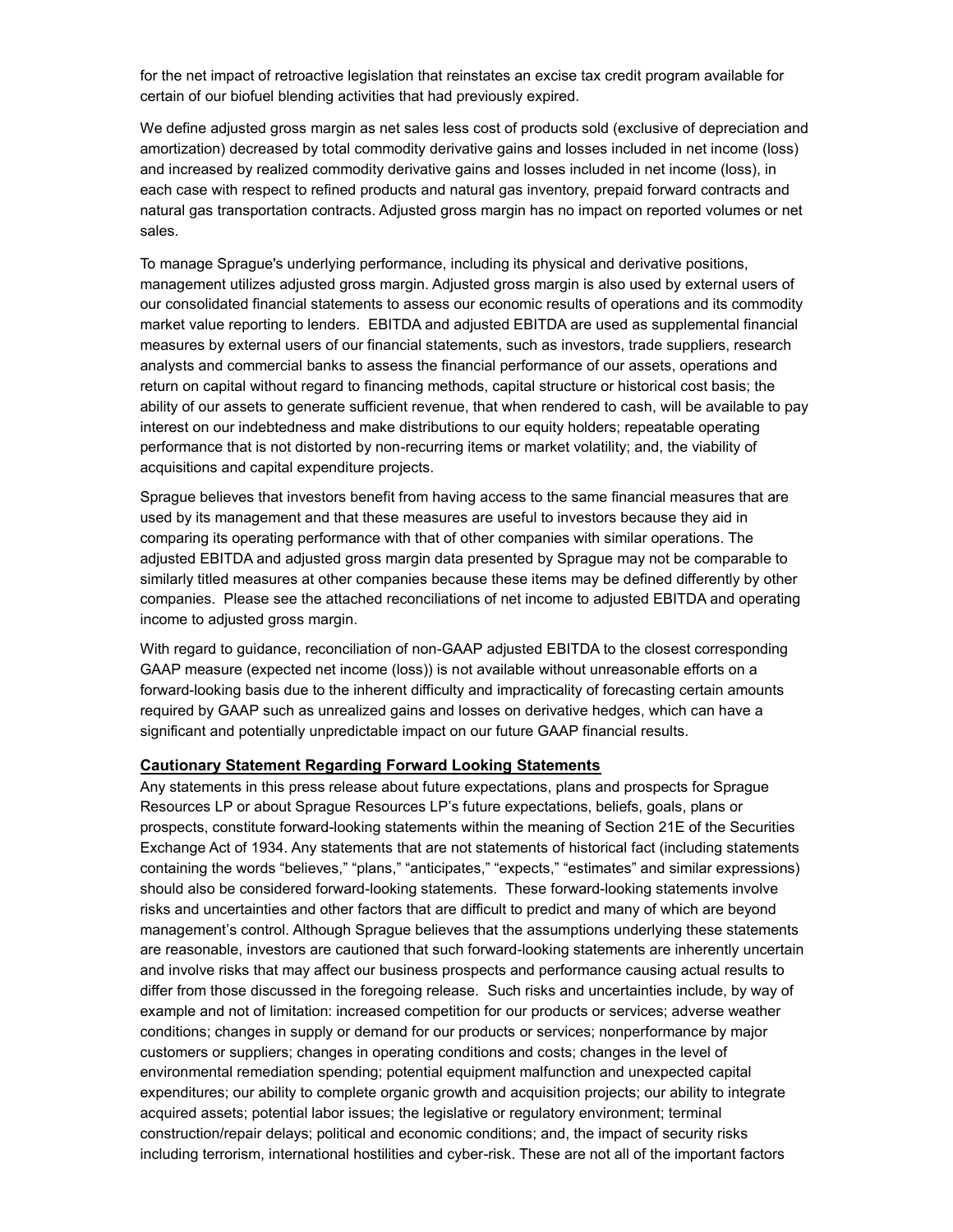that could cause actual results to differ materially from those expressed in forward looking statements. Other applicable risks and uncertainties have been described more fully in Sprague's most recent Annual Report on Form 10-K filed with the U.S. Securities and Exchange Commission ("SEC") on March 14, 2019 and in the Partnership's subsequent Form 10-Q, Form 8-K and other documents filed with the SEC. Sprague undertakes no obligation and does not intend to update any forward-looking statements to reflect new information or future events. You are cautioned not to place undue reliance on these forward-looking statements, which speak only as of the date of this press release.

###

(Financial Tables Below)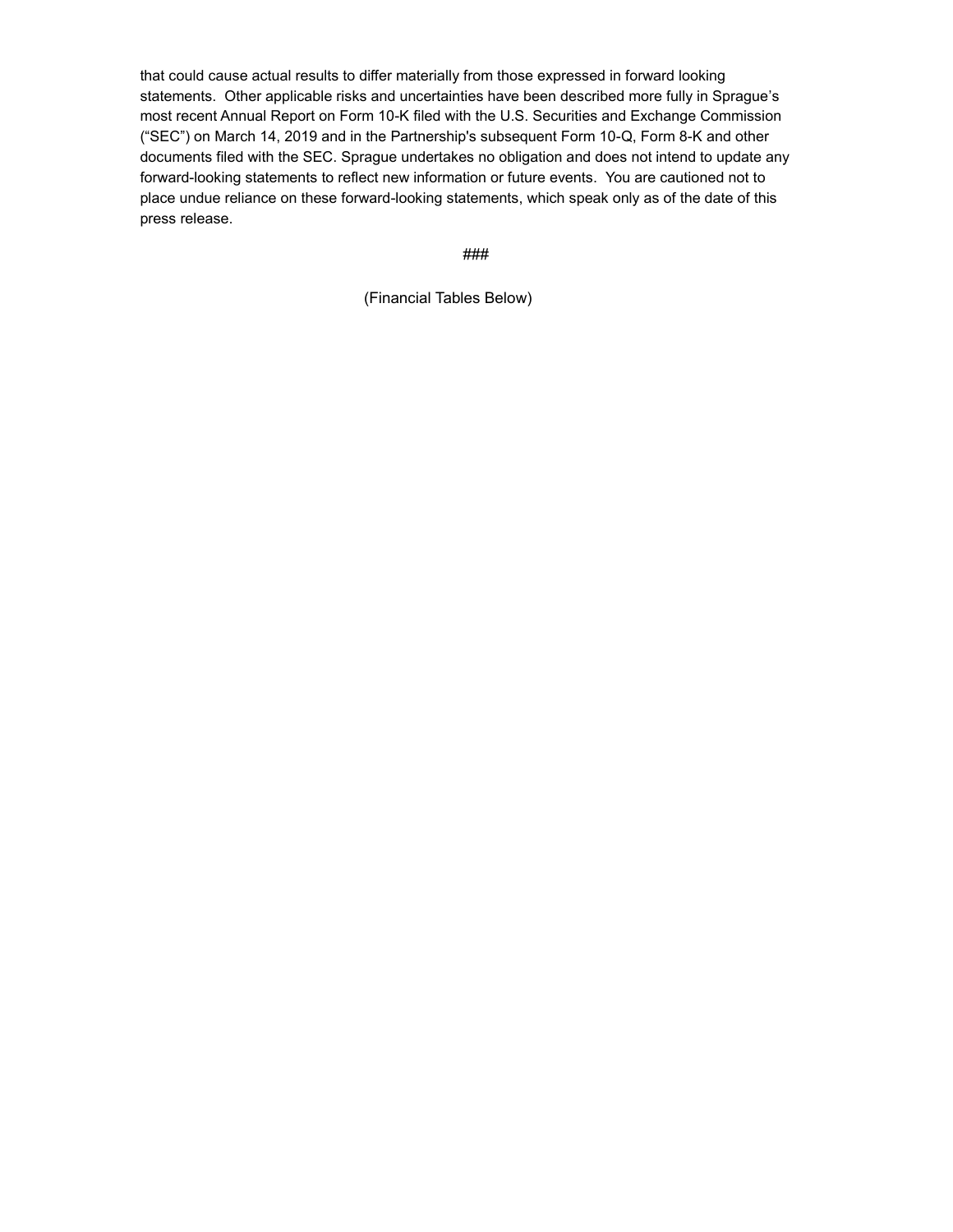## **Sprague Resources LP Summary Financial Data Three and Nine Months Ended September 30, 2019 and 2018**

|                                                                       | Three Months Ended September 30, |                   |  | Nine Months Ended September 30, |                   |              |    |             |  |
|-----------------------------------------------------------------------|----------------------------------|-------------------|--|---------------------------------|-------------------|--------------|----|-------------|--|
|                                                                       |                                  | 2019              |  | 2018                            |                   | 2019         |    | 2018        |  |
|                                                                       |                                  | (unaudited)       |  | (unaudited)                     |                   | (unaudited)  |    | (unaudited) |  |
|                                                                       |                                  | (\$ in thousands) |  |                                 | (\$ in thousands) |              |    |             |  |
| <b>Income Statements Data:</b>                                        |                                  |                   |  |                                 |                   |              |    |             |  |
| Net sales                                                             | \$                               | 582,590 \$        |  | 618,455 \$                      |                   | 2,502,916 \$ |    | 2,691,259   |  |
| Operating costs and expenses:                                         |                                  |                   |  |                                 |                   |              |    |             |  |
| Cost of products sold (exclusive of depreciation and<br>amortization) |                                  | 534,420           |  | 581,624                         |                   | 2,302,192    |    | 2,462,279   |  |
| Operating expenses                                                    |                                  | 20,461            |  | 21,047                          |                   | 65,325       |    | 66,537      |  |
| Selling, general and administrative                                   |                                  | 17,570            |  | 16,923                          |                   | 56,309       |    | 63,349      |  |
| Depreciation and amortization                                         |                                  | 8,466             |  | 8,343                           |                   | 25,263       |    | 25,146      |  |
| Total operating costs and expenses                                    |                                  | 580,917           |  | 627,937                         |                   | 2,449,089    |    | 2,617,311   |  |
| Operating income (loss)                                               |                                  | 1,673             |  | (9,482)                         |                   | 53,827       |    | 73,948      |  |
| Other Income                                                          |                                  |                   |  | 293                             |                   | 128          |    | 293         |  |
| Interest income                                                       |                                  | 121               |  | 123                             |                   | 447          |    | 404         |  |
| Interest expense                                                      |                                  | (9,918)           |  | (9,073)                         |                   | (31, 915)    |    | (28, 369)   |  |
| (Loss) income before income taxes                                     |                                  | (8, 124)          |  | (18, 139)                       |                   | 22,487       |    | 46,276      |  |
| Income tax provision                                                  |                                  | (1,610)           |  | (295)                           |                   | (3,078)      |    | (2,984)     |  |
| Net (loss) income                                                     |                                  | (9, 734)          |  | (18, 434)                       |                   | 19,409       |    | 43,292      |  |
| Incentive distributions declared                                      |                                  |                   |  | (2,055)                         |                   | (4,110)      |    | (5,824)     |  |
| Limited partners' interest in net (loss) income                       |                                  | $(9,734)$ \$      |  | $(20, 489)$ \$                  |                   | $15,299$ \$  |    | 37,468      |  |
| Net (loss) income per limited partner unit:                           |                                  |                   |  |                                 |                   |              |    |             |  |
| Common - basic                                                        | \$                               | $(0.43)$ \$       |  | $(0.90)$ \$                     |                   | 0.67         | \$ | 1.65        |  |
| Common - diluted                                                      | \$                               | $(0.43)$ \$       |  | $(0.90)$ \$                     |                   | 0.67         | \$ | 1.65        |  |
| Units used to compute net income per limited partner unit:            |                                  |                   |  |                                 |                   |              |    |             |  |
| Common - basic                                                        |                                  | 22,733,977        |  | 22,727,284                      |                   | 22,733,977   |    | 22,726,645  |  |
| Common - diluted                                                      |                                  | 22,733,977        |  | 22,727,284                      |                   | 22,757,779   |    | 22,766,725  |  |
| Distribution declared per unit                                        | \$                               | $0.6675$ \$       |  | $0.6675$ \$                     |                   | $2.0025$ \$  |    | 1.9875      |  |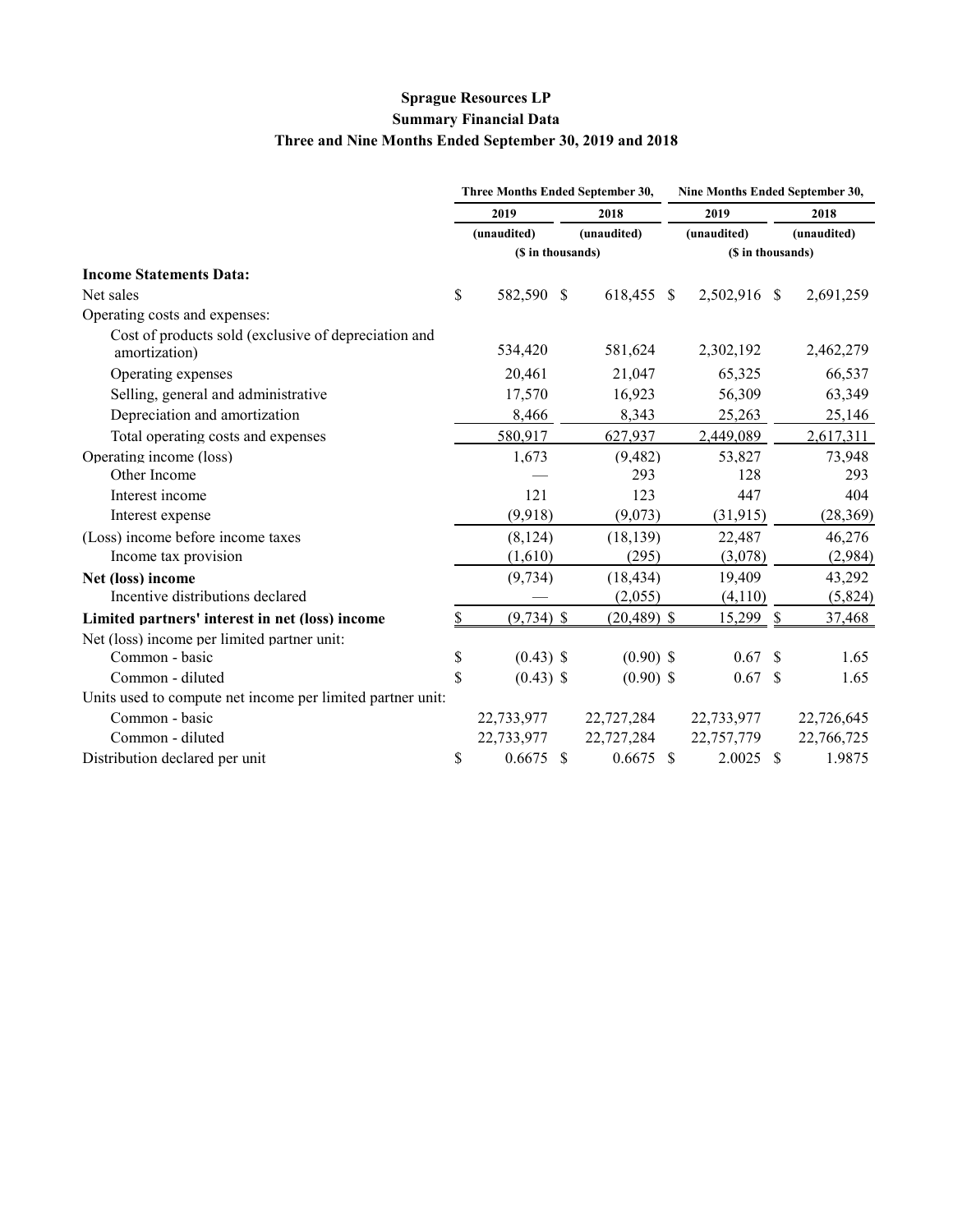## **Sprague Resources LP Volume, Net Sales and Adjusted Gross Margin by Segment Three and Nine Months Ended September 30, 2019 and 2018**

|                                                                     |    | Three Months Ended September 30, |                               |                     |               | Nine Months Ended September 30, |                           |             |  |  |
|---------------------------------------------------------------------|----|----------------------------------|-------------------------------|---------------------|---------------|---------------------------------|---------------------------|-------------|--|--|
|                                                                     |    | 2019<br>(unaudited)              |                               | 2018<br>(unaudited) |               | 2019<br>(unaudited)             |                           | 2018        |  |  |
|                                                                     |    |                                  |                               |                     |               |                                 |                           | (unaudited) |  |  |
|                                                                     |    |                                  | (\$ and volumes in thousands) |                     |               |                                 |                           |             |  |  |
| <b>Volumes:</b>                                                     |    |                                  |                               |                     |               |                                 |                           |             |  |  |
| Refined products (gallons)                                          |    | 261,379                          |                               | 246,666             |               | 1,090,433                       |                           | 1,127,154   |  |  |
| Natural gas (MMBtus)                                                |    | 12,202                           |                               | 10,705              |               | 44,935                          |                           | 43,287      |  |  |
| Materials handling (short tons)                                     |    | 584                              |                               | 735                 |               | 2,029                           |                           | 2,105       |  |  |
| Materials handling (gallons)                                        |    | 117,897                          |                               | 137,928             |               | 368,807                         |                           | 335,538     |  |  |
| <b>Net Sales:</b>                                                   |    |                                  |                               |                     |               |                                 |                           |             |  |  |
| Refined products                                                    | \$ | 515,021                          | <sup>S</sup>                  | 551,489 \$          |               | 2,219,457 \$                    |                           | 2,396,374   |  |  |
| Natural gas                                                         |    | 48,987                           |                               | 46,908              |               | 221,262                         |                           | 235,263     |  |  |
| Materials handling                                                  |    | 13,119                           |                               | 14,711              |               | 43,913                          |                           | 42,077      |  |  |
| Other operations                                                    |    | 5,463                            |                               | 5,347               |               | 18,284                          |                           | 17,545      |  |  |
| Total net sales                                                     |    | 582,590                          | $\mathbb{S}$                  | $618,455$ \$        |               | $2,502,916$ \$                  |                           | 2,691,259   |  |  |
| Reconciliation of Operating Income (Loss) to Adiusted Gross Margin: |    |                                  |                               |                     |               |                                 |                           |             |  |  |
| <b>Operating income (loss)</b>                                      | S  | 1,673                            | $\mathcal{S}$                 | $(9,482)$ \$        |               | 53,827                          | -S                        | 73,948      |  |  |
| Operating costs and expenses not allocated to operating segments:   |    |                                  |                               |                     |               |                                 |                           |             |  |  |
| Operating expenses                                                  |    | 20,461                           |                               | 21,047              |               | 65,325                          |                           | 66,537      |  |  |
| Selling, general and administrative                                 |    | 17,570                           |                               | 16,923              |               | 56,309                          |                           | 63,349      |  |  |
| Depreciation and amortization                                       |    | 8,466                            |                               | 8,343               |               | 25,263                          |                           | 25,146      |  |  |
| Add/(deduct):                                                       |    |                                  |                               |                     |               |                                 |                           |             |  |  |
| Change in unrealized gain on inventory                              |    | (3, 428)                         |                               | 3,281               |               | 1,169                           |                           | (19,309)    |  |  |
| Change in unrealized value on natural gas                           |    |                                  |                               |                     |               |                                 |                           |             |  |  |
| transportation contracts                                            |    | 7,005                            |                               | 5,939               |               | (6,429)                         |                           | (4, 413)    |  |  |
| Total adjusted gross margin:                                        | S  | 51,747 \$                        |                               | $46,051$ \$         |               | 195,464 \$                      |                           | 205,258     |  |  |
| <b>Adjusted Gross Margin:</b>                                       |    |                                  |                               |                     |               |                                 |                           |             |  |  |
| Refined products                                                    | \$ | 33,400                           | $\mathcal{S}$                 | 26,646 \$           |               | 105,783                         | $\boldsymbol{\mathsf{S}}$ | 111,652     |  |  |
| Natural gas                                                         |    | 3,681                            |                               | 3,007               |               | 40,649                          |                           | 46,010      |  |  |
| Materials handling                                                  |    | 13,101                           |                               | 14,683              |               | 43,886                          |                           | 42,100      |  |  |
| Other operations                                                    |    | 1,565                            |                               | 1,715               |               | 5,146                           |                           | 5,496       |  |  |
| Total adjusted gross margin                                         | \$ | 51,747                           | $\mathcal{S}$                 | 46,051              | $\mathcal{S}$ | 195,464                         | $\mathcal{S}$             | 205,258     |  |  |